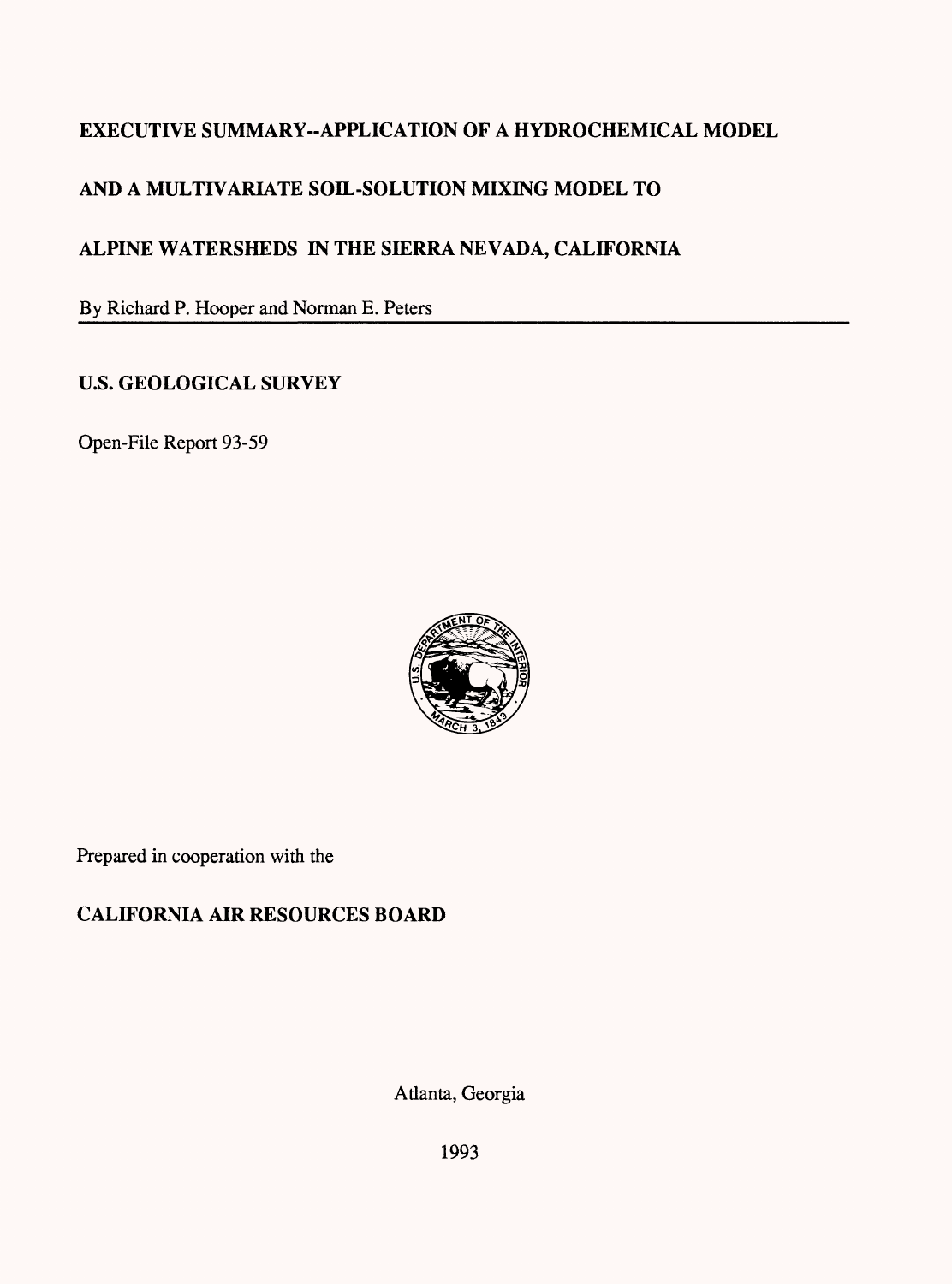# **U.S. DEPARTMENT OF THE INTERIOR**

## **BRUCE BABBITT, Secretary**

# **U.S. GEOLOGICAL SURVEY**

**Dallas L. Peck, Director**

For additional information write to: Copies of this report can be purchased from:

District Chief, WRD U.S. Geological Survey 3039 Amwiler Road, Suite 130 Atlanta, GA 30360-2428

U.S. Geological Survey Books and Open-File Reports Section Box 25425, Federal Center Denver, CO 80225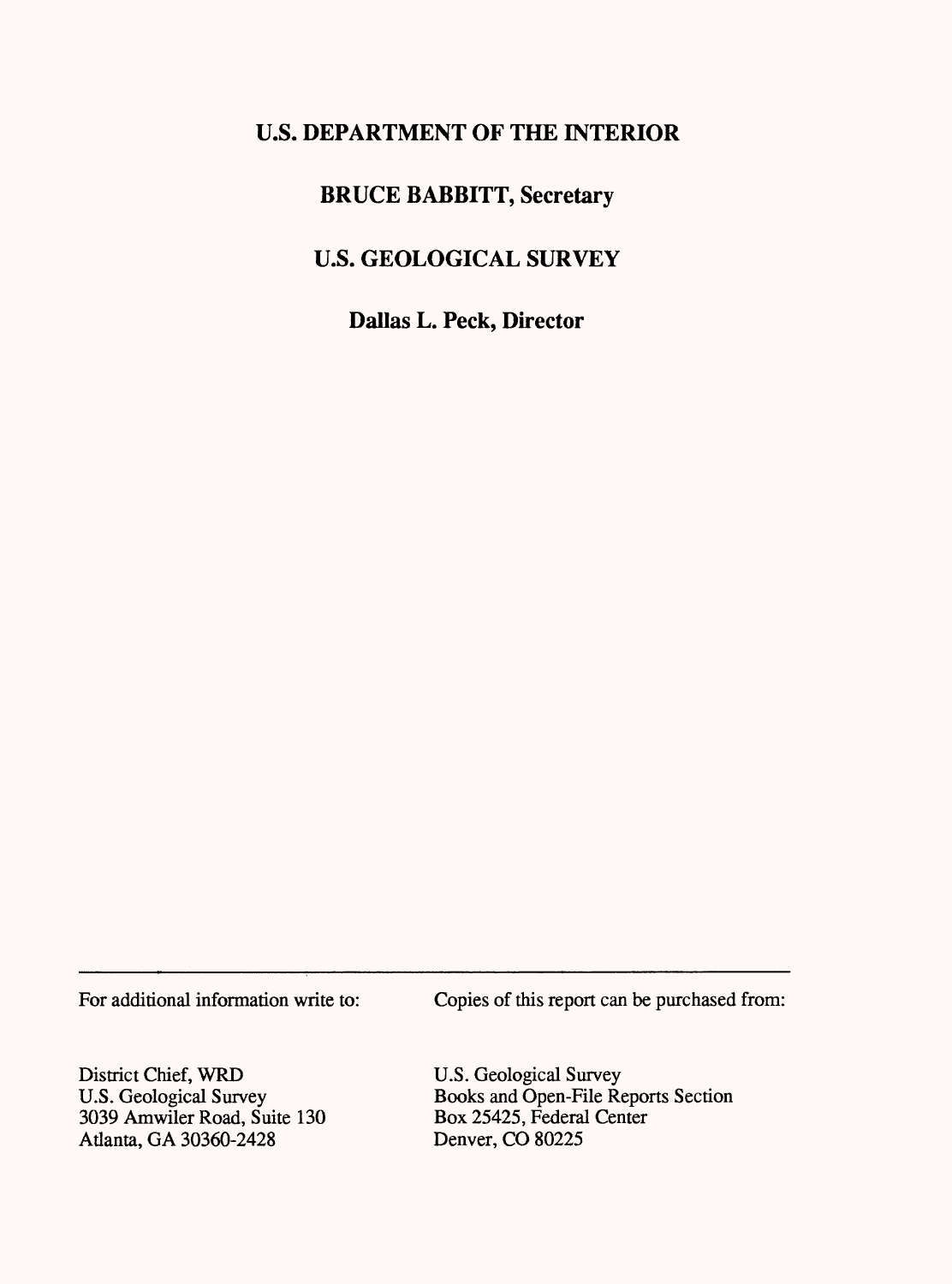# **EXECUTIVE SUMMARY-APPLICATION OF A HYDROCHEMICAL MODEL AND A MULTIVARIATE SOIL-SOLUTION MIXING MODEL TO ALPINE WATERSHEDS IN THE SIERRA NEVADA, CALIFORNIA**

By

Richard P. Hooper and Norman E. Peters

### **INTRODUCTION**

This executive summary contains the findings and a list of topics which might warrant additional study from a report prepared by the U.S. Geological Survey (USGS), in cooperation with the California Air Resources Board, titled "Application of a Hydrochemical model and a multivariate soil-solution mixing model to Alpine Watersheds in the Sierra Nevada, California," (USGS Water-Resources Investigations Report 93-4030). That report includes additional information on the hydrochemical model and the mathematics used in the sensitivity analysis and for the multivariatesoil-solution mixing model. The data analyzed in that report were collected by various researchers who contributed to the Integrated Watershed Study, an intensive 5-year study of Emerald Lake and its watershed, and to surveys of other alpine lakes by the California Air Resources Board.